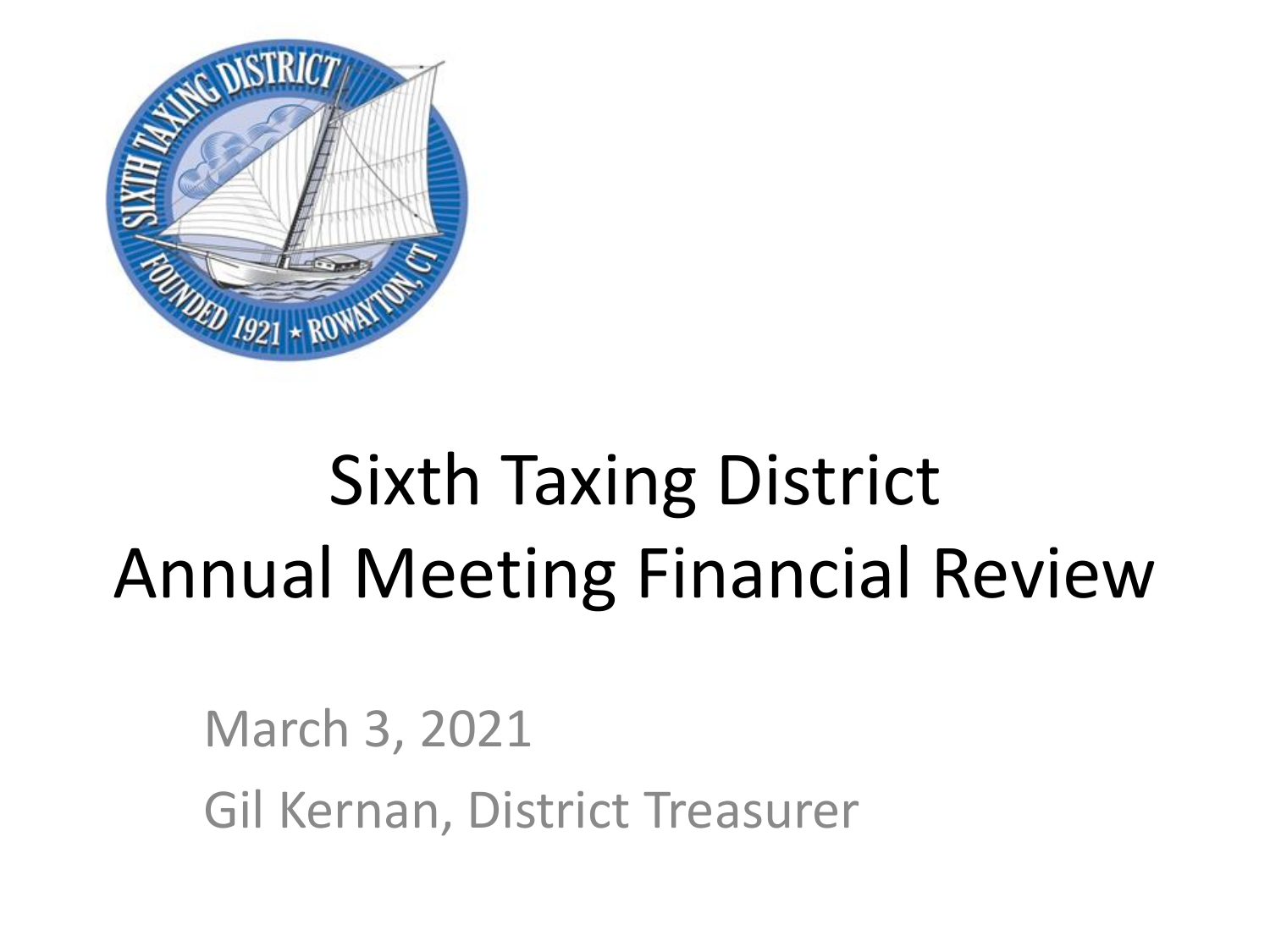## Financial Review Headlines

- The District's finances are in good health.
- **The auditors issued a clean opinion on our 6/30/2020 financials.**
- We finished 2019/20 fiscal year with a net increase in operating fund balance.
- The 2020/21 budget holds the increase in the District's portion of property taxes to <1%.
- The major one-time items in the proposed budget are for improvements of the Ambler Parking Lot, and for improvements in Communications Systems at The Rowayton Fire Department.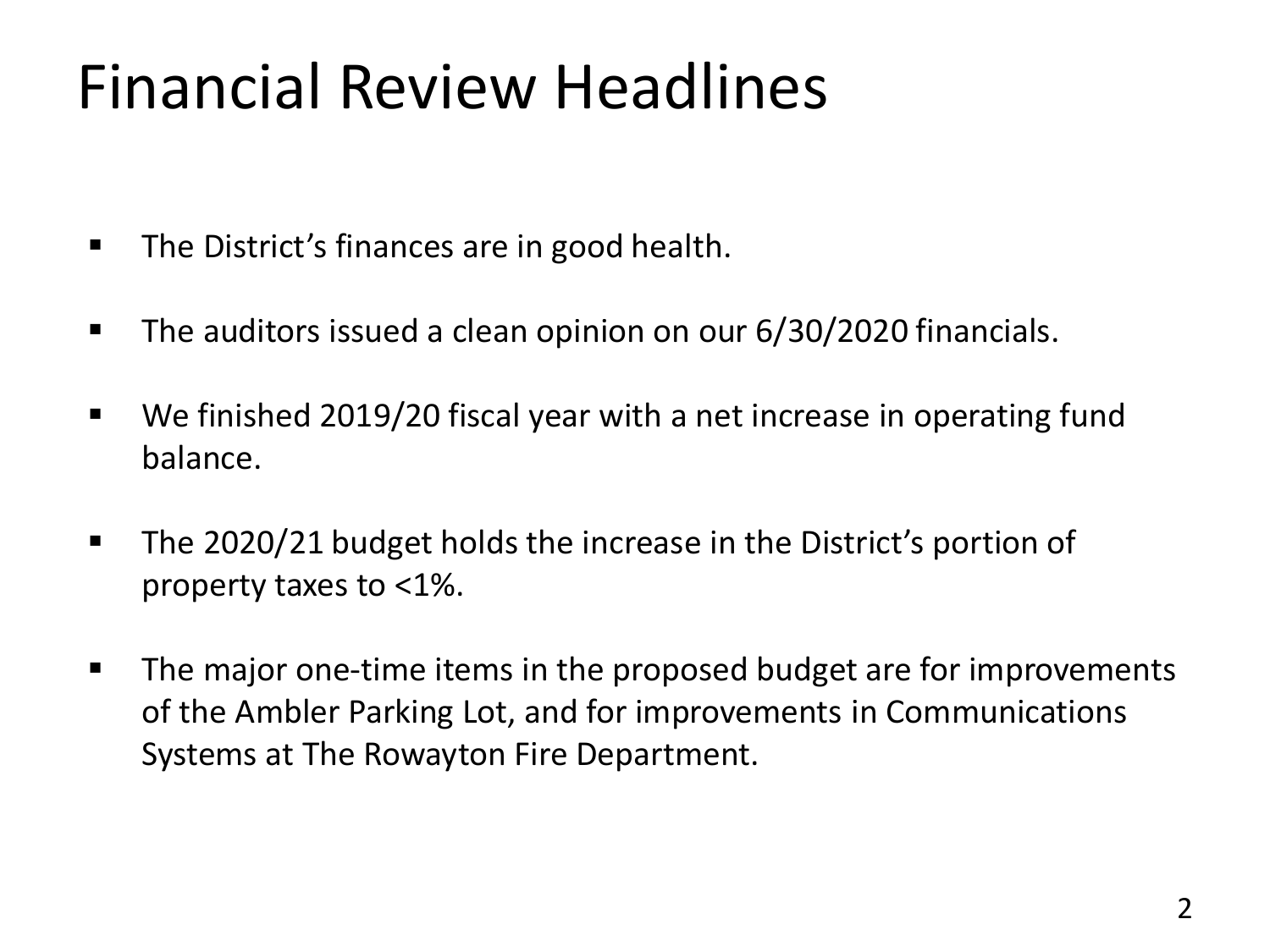| <b>Section</b>                       | <b>Slides</b> | <b>Color code</b> |
|--------------------------------------|---------------|-------------------|
| Fiscal Year 2019-20 Audited Results  | 4-9           | FY 2019/20        |
| Fiscal Year 2020-21 YTD and Forecast | $10-12$       | FY 2020/21        |
| Fiscal Year 2021-22 Proposed Budget  | 13-20         | FY 2021/22        |

Note: This material covers three fiscal years. See color coded box on upper right corner of each slide to identify the fiscal year being addressed on the slide.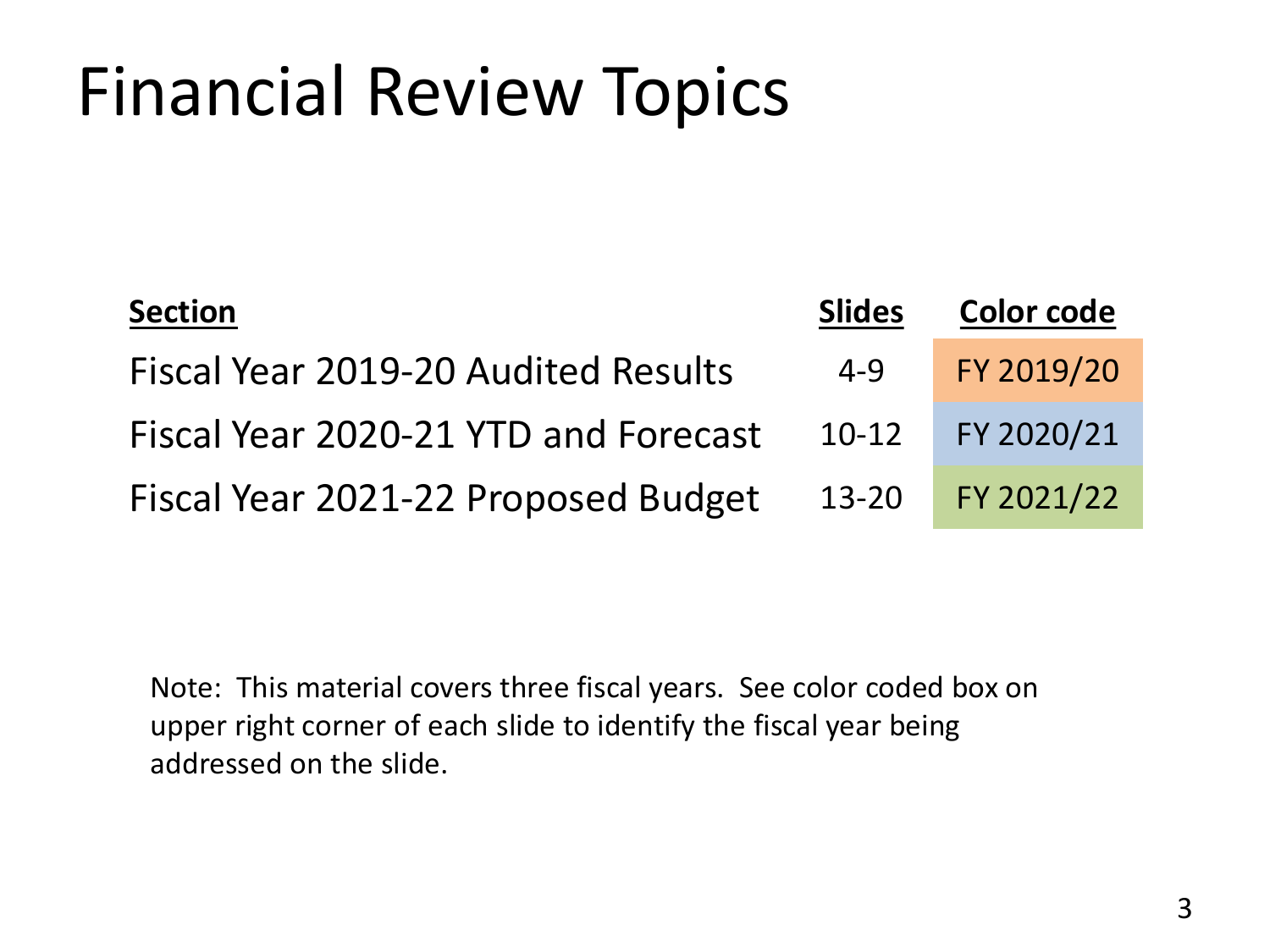■ Fiscal Year 2019-20 Audited Results

FY 2019/20

- Fiscal Year 2020-21 YTD and Forecast
- Fiscal Year 2021-22 Proposed Budget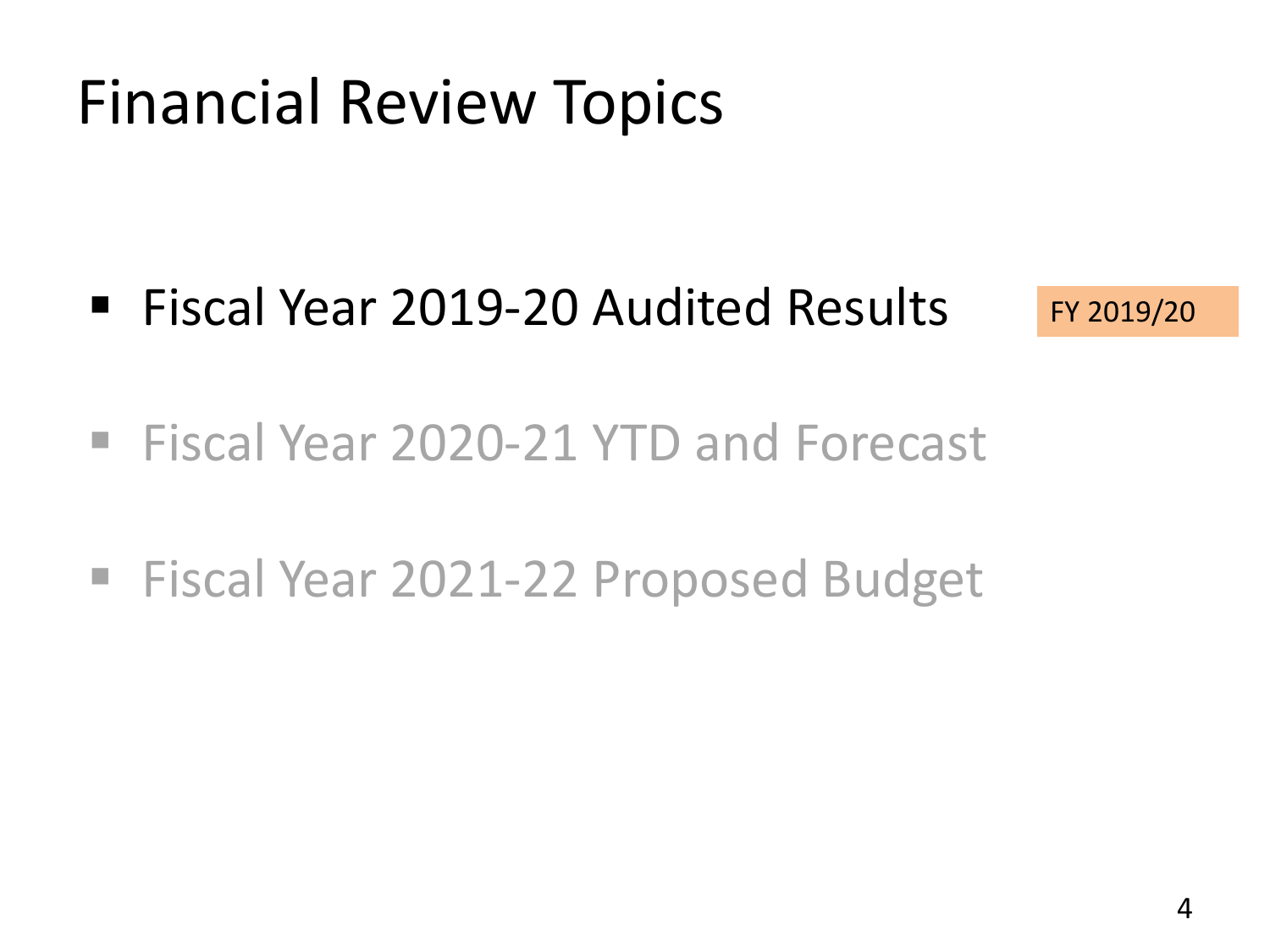## Fiscal Year 2019-20 Audit

- District financial statements are audited
- Independent Auditor is O'Connor Davies, LLP in Stamford, CT.
- Results of audit: Clean, unqualified opinion
- Audited financial statements are available to the public at the Rowayton Library, at the District Treasurer's office or on the District's web site ([www.Rowayton6TD.com\)](http://www.rowayton6td.com/). The June 30, 2020 audit will be posted shortly.
- The audit includes all of the District's activities, but the remainder of this presentation excludes the Train Station Parking financials which must be kept separate from District finances under the terms of our lease with the CT Department of Transportation.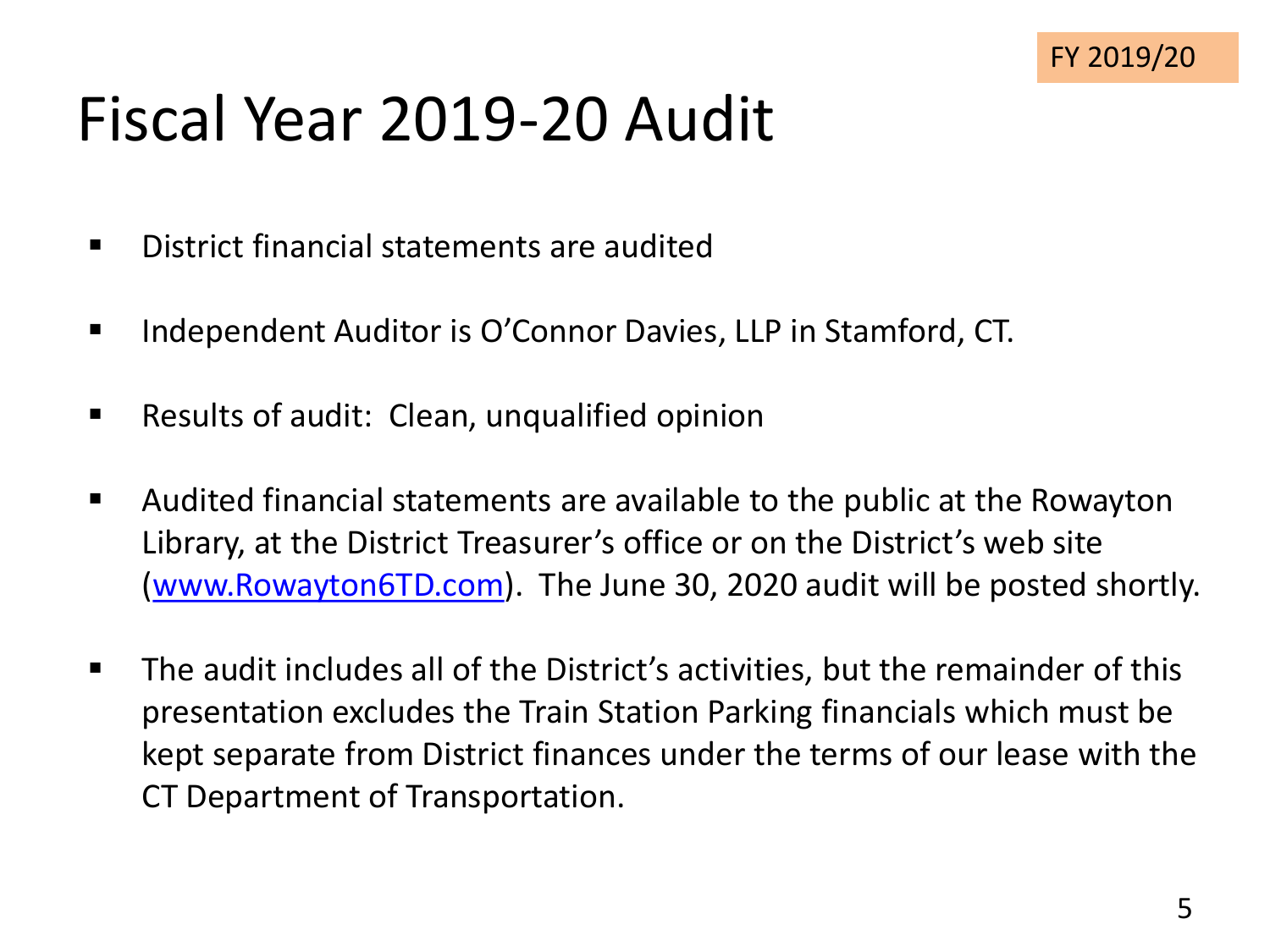

## Summary of 2019/20 Results

| All Other<br><b>Total Revenue</b>                   | 75,925<br>\$1,813,121 | Beach fees, rent from Comm. Ctr & misc fees                                                  |
|-----------------------------------------------------|-----------------------|----------------------------------------------------------------------------------------------|
| <b>Operating Expenses</b>                           |                       |                                                                                              |
| Home & Community<br><b>Culture &amp; Recreation</b> | \$395,674<br>339,839  | Refuse collection/disposal, street lighting<br>Library, Comm Ctr, Bayley Beach, Pinkney Park |
| Employee Pay & Benefits                             | 438,815               | Employee costs including wages and benefits                                                  |
| General Gov't Support                               | 147,061               | Insurance, legal, audit, admin and technology                                                |
| Debt Service                                        | 148,102               | Principal and interest payments                                                              |
| <b>Community Grants</b>                             | 60,800                | Grants to community organizations                                                            |
| Public Safety & Parking                             | 74,849                | Fire Department and Amber Parking Lot                                                        |
| <b>Total Operating Expenses</b>                     | \$1,605,140           |                                                                                              |

| <b>Transfer to Capital</b>        | <u>\$230,515</u> |
|-----------------------------------|------------------|
| <b>Revenues Less Expenditures</b> | (522, 534)       |

- District operating expenses exceeded revenues and the transfer to capital by \$22,534 in fiscal year 2019/20.
- This net amount decreases our unrestricted fund balance which can be used to defray future taxes provided we maintain the fund balance is above the 10% - 15% of expenditures recommended by the auditors.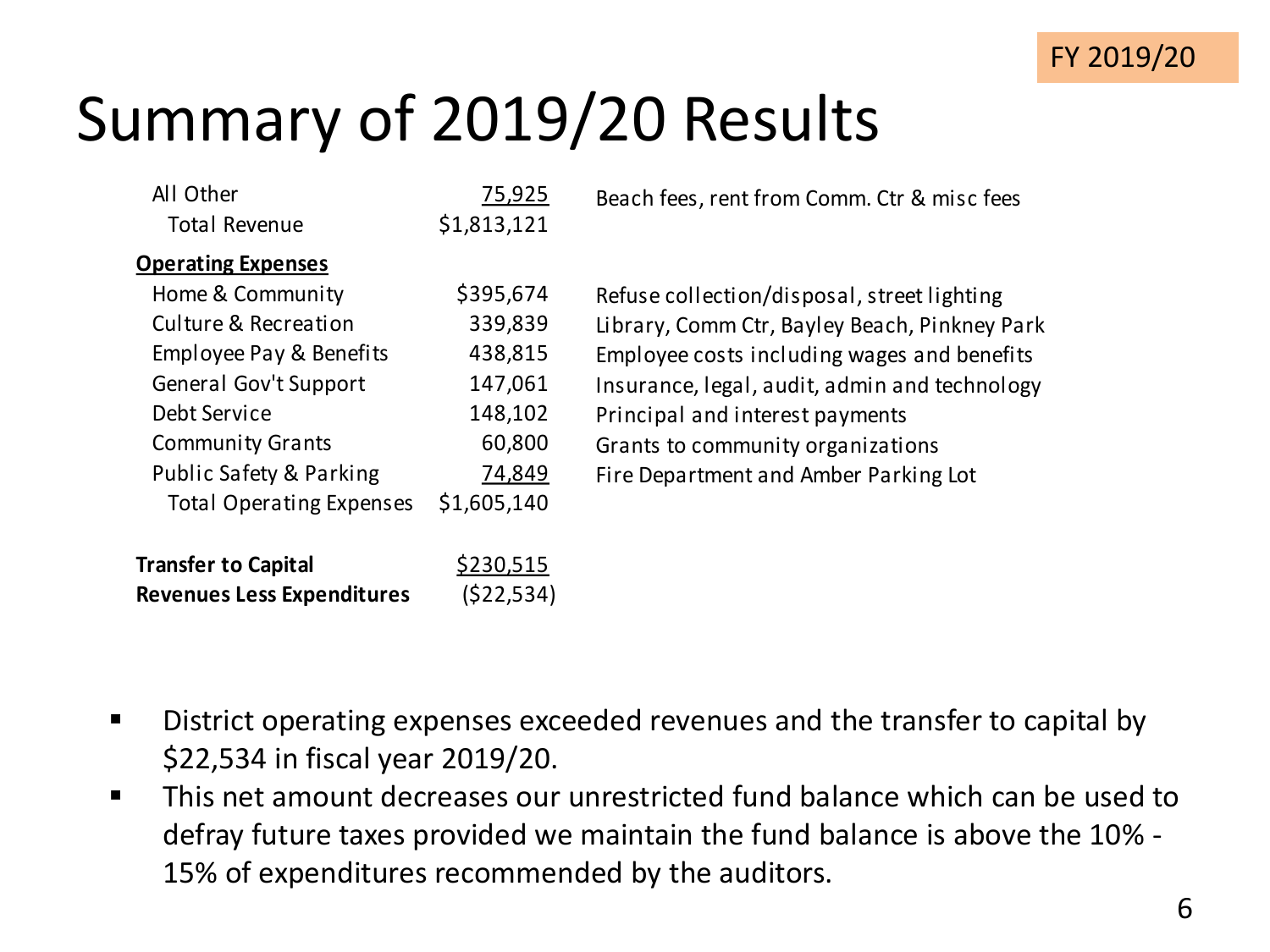

## Change in General Fund Balance

| Change in General Fund Balance      |             |                           |  |
|-------------------------------------|-------------|---------------------------|--|
|                                     |             |                           |  |
|                                     |             | <b>Fiscal Year Ending</b> |  |
|                                     | 6/30/2019   | 6/30/2020                 |  |
| <b>Total Assets</b>                 | \$1,009,649 | 1,277,478                 |  |
| <b>Total Liabilities</b>            | 304,688     | 595,051                   |  |
| <b>Fund Balance</b>                 | \$704,961   | \$628,427                 |  |
| Fund Balance Increase/(Decrease)    | \$(22, 534) |                           |  |
|                                     |             |                           |  |
| <b>Changes to Fund Balance</b>      |             |                           |  |
| Revenues greater than Expenses      |             | \$207,981                 |  |
| Transfers from/(to) Capital Account |             | (230, 515)                |  |
| Net Increase/(Decrease)             |             | \$(22,534)                |  |
|                                     |             |                           |  |

- The general fund balance is the amount by which assets exceed liabilities and represents our reserve for unforeseen expenditures.
- The District's general fund balance decreases by \$22,534 from 6/30/19 to 6/30/20 reflecting the net income less the amount transferred to our capital account.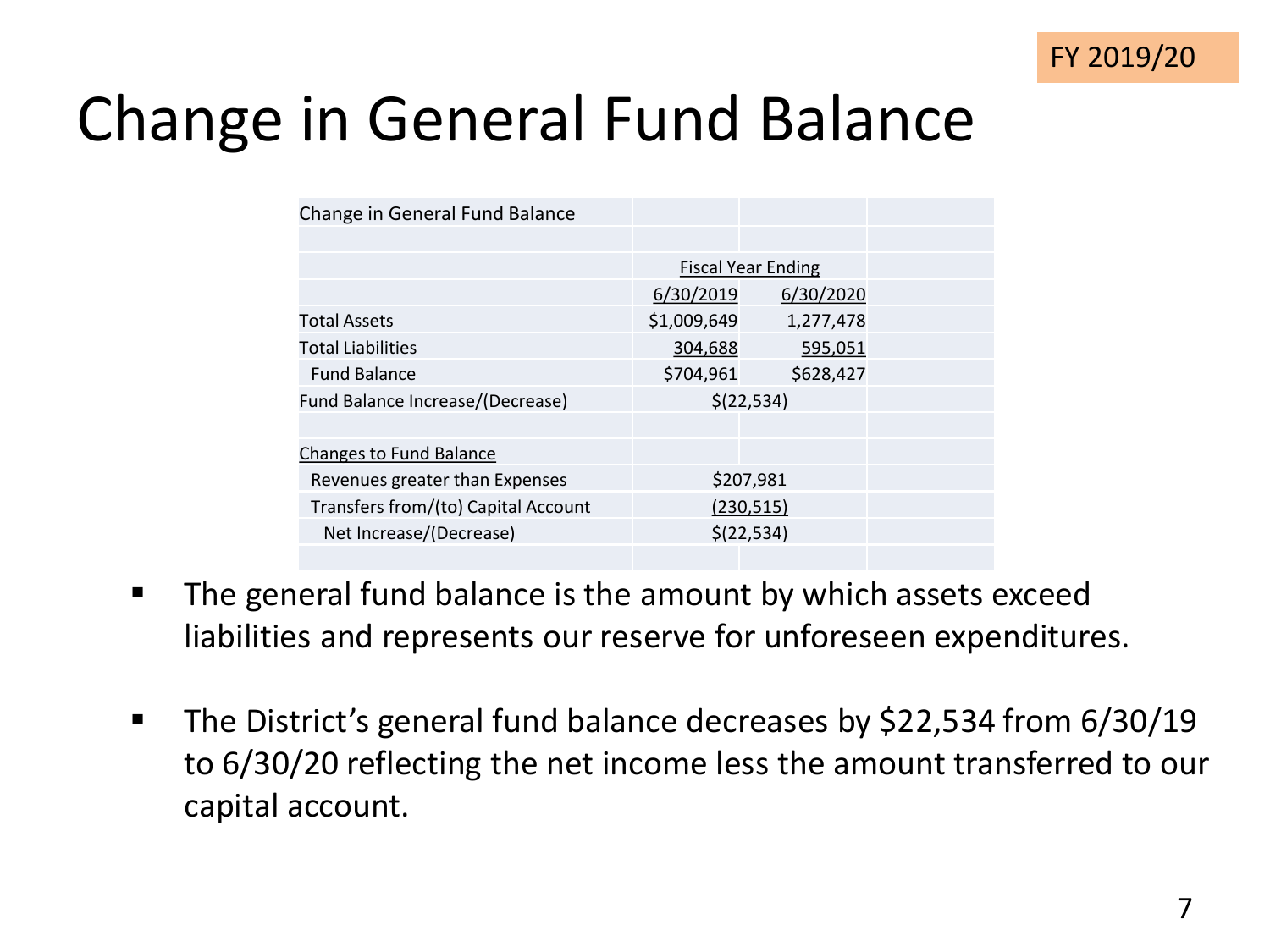### Key Variances to Budget

|                                               | Original      | Final         |             | Actual B/(W)        |
|-----------------------------------------------|---------------|---------------|-------------|---------------------|
|                                               | <b>Budget</b> | <b>Budget</b> | Actual      | <b>Final Budget</b> |
| Revenues                                      | \$1,822,512   | \$1,822,512   | \$1,813,121 | \$(9,391)           |
| <b>Expenses</b>                               | 1,706,997     | 1,691,997     | 1,605,140   | 86,857              |
| <b>Revenues Less Expenses</b>                 | \$115,515     | \$130,515     | \$207,981   | \$77,466            |
|                                               |               |               |             |                     |
| <b>Key Variances to Final Budget</b>          |               |               |             |                     |
| Revenues                                      |               |               |             |                     |
| <b>Property Taxes</b>                         |               |               |             | 2244)               |
| All other revenues                            |               |               |             | (7, 147)            |
| <b>Total Revenues vs Budget</b>               |               |               |             | \$(9,391)           |
|                                               |               |               |             |                     |
| <b>Expenses</b>                               |               |               |             |                     |
| <b>General Government Support</b>             |               |               |             | \$31,789            |
| <b>Public Safety</b>                          |               |               |             | (56, 759)           |
| Transportation                                |               |               |             | 11,170              |
| <b>Culture and Recreation</b>                 |               |               |             | 23,061              |
| Home and Community Services                   |               |               |             | 17,076              |
| <b>Employee Benefits</b>                      |               |               |             | 8,770               |
| Debt Service                                  |               |               |             | 1,750               |
| <b>Total Expenses vs Budget</b>               |               |               |             | \$86,957            |
|                                               |               |               |             |                     |
| <b>Total Revenues Less Expenses vs Budget</b> |               |               |             | \$77,466            |

- Adjustments to budgeted expenses reflect the transfer of budget monies from an expense category to either the fund balance or capital.
- The \$9,391 negative revenue variance reflects lower revenues rentals and residential and guest beach passes.
- The \$77,466 favorable variance in expenses reflects the fact that we spent less on General Government Support, Culture and Recreation and Employee Benefits than budgeted for.

FY 2019/20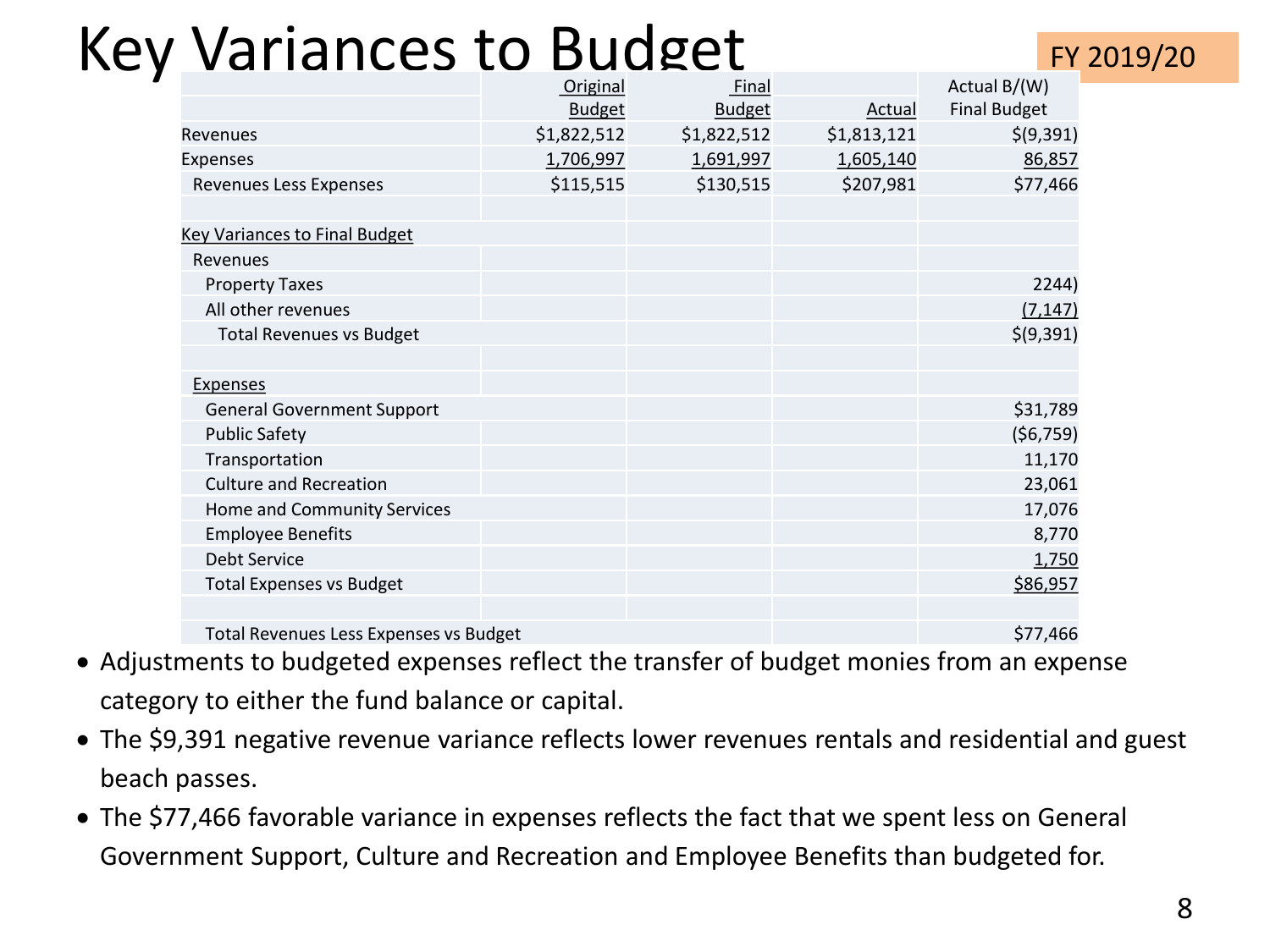## Sixth Taxing District Commissioners

### *Motion to accept major variances to 2019/20 budget*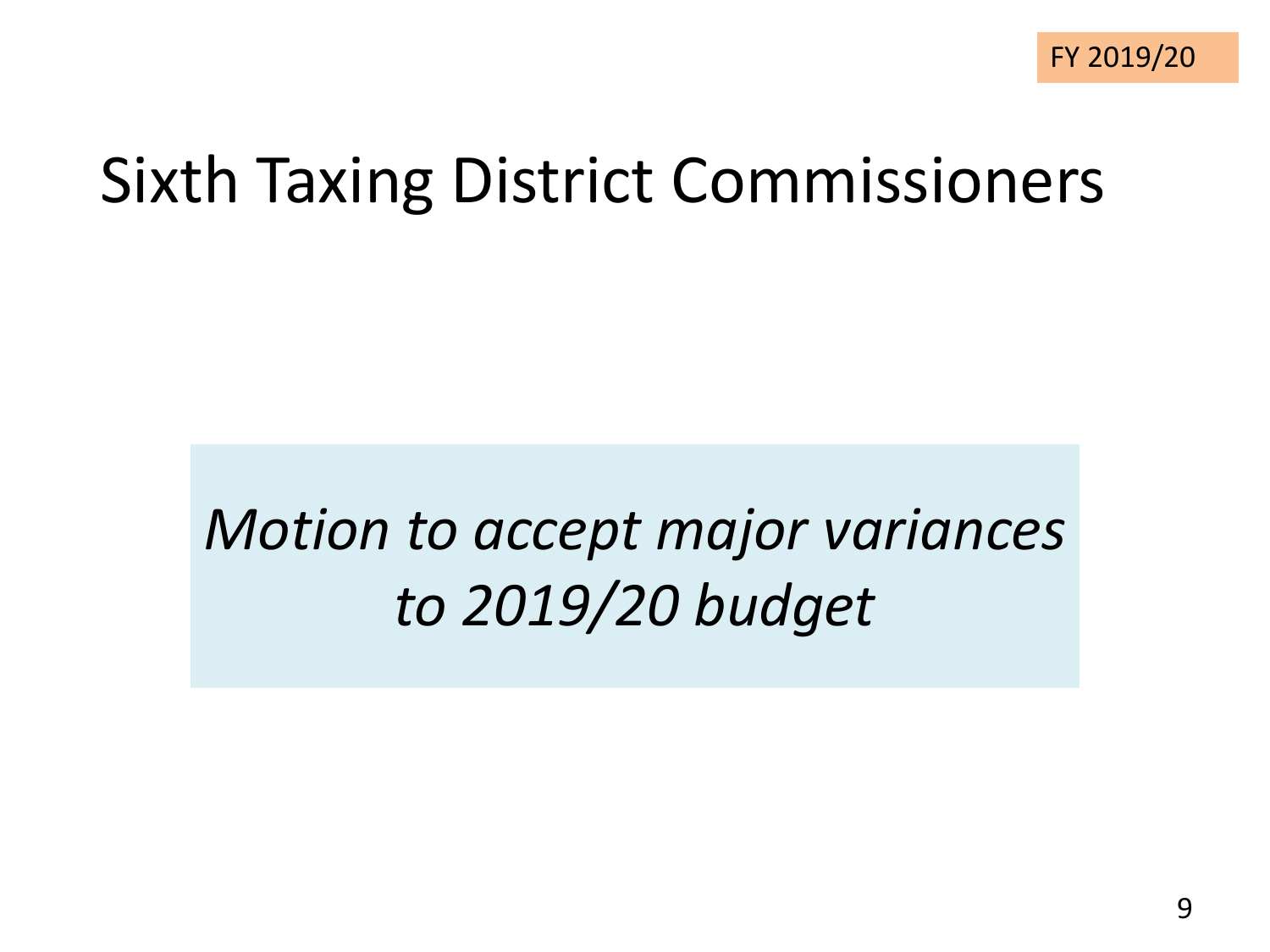- Fiscal Year 2019-20 Audited Results
- Fiscal Year 2020-21 YTD and Forecast FY 2020/21
- Fiscal Year 2021-22 Proposed Budget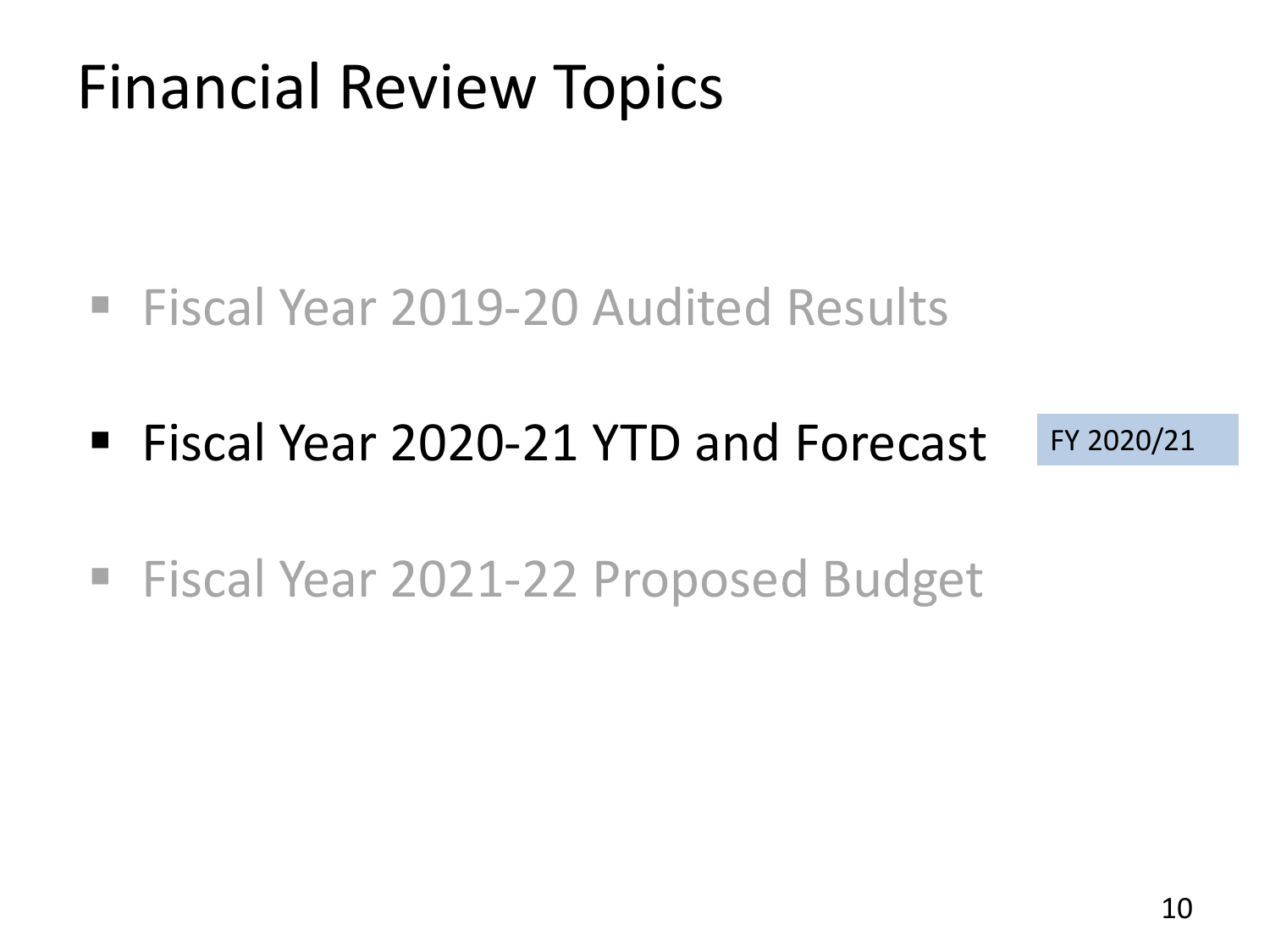## 2020/21 Budget and YTD Results

| <b>Revenues</b>                    | <b>Budget</b> | Thru 1/31/21 | YTD % FY |
|------------------------------------|---------------|--------------|----------|
| <b>Property Taxes</b>              | \$1,817,082   | \$1,071,304  | 59%      |
| All Other                          | 94,360        | 25,490       | 27%      |
| <b>Total Revenue</b>               | \$1,911,442   | \$1,096,794  | 57%      |
| <b>Expenses</b>                    |               |              |          |
| Home & Community                   | \$422,500     | \$230,179    | 54%      |
| <b>Culture &amp; Recreation</b>    | 393,350       | 172,168      | 44%      |
| <b>Employee Pay and Benefits</b>   | 442,347       | 298,027      | 67%      |
| <b>General Gov't Support</b>       | 156,937       | 140,042      | 89%      |
| Debt Service                       | 146,739       | 144,990      | 99%      |
| <b>Community Grants</b>            | 60,160        | 45,160       | 75%      |
| <b>Public Safety &amp; Parking</b> | 82,700        | 24,635       | 30%      |
| <b>Total Expenses</b>              | \$1,719,293   | \$1,059,764  | 62%      |
| <b>Revenues Higher/(Lower)</b>     |               |              |          |
| than Expenses                      | \$192,149     | \$37,030     | 19%      |

- Revenues and expenses are on track to meet budget after 7 months (58% of year).
- Property tax revenues are now close to budget with funds received in February.
- Certain expenses (e.g., most community grants, insurance, debt service, etc.) are front loaded in fiscal year.

FY 2020/21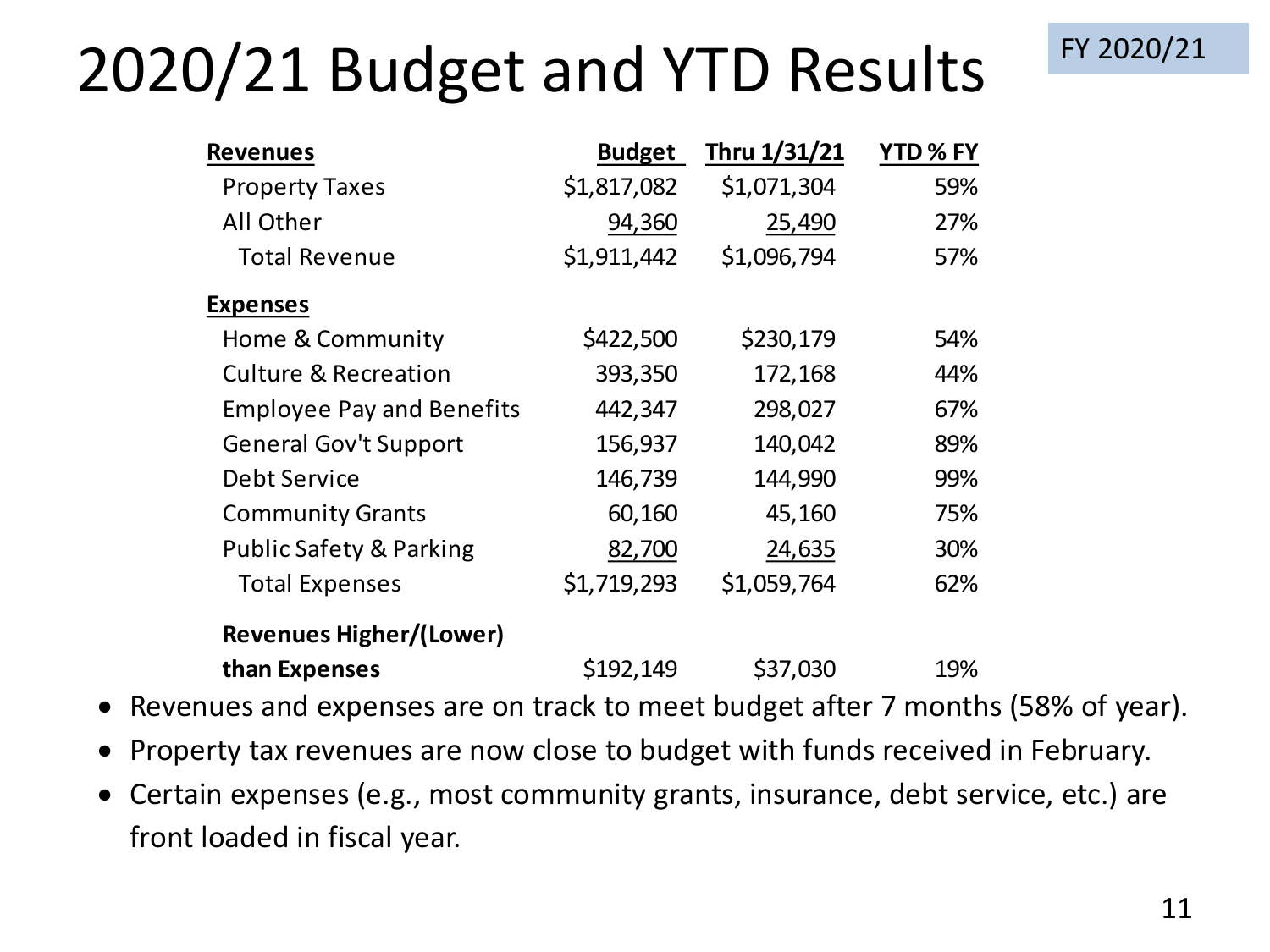## 2020/21 Capital Account

|                                    | <b>Balance as</b> |
|------------------------------------|-------------------|
| <b>Equity and Capital Funds</b>    | of 1/31/21        |
| Amber Lot Improvements             | \$72,013          |
| Bayley Beach Entrance & Sidewalk   | 166,456           |
| <b>Community Center Renovation</b> |                   |
| Reserves and all other             | 215,680           |
|                                    | \$454,149         |

- The District currently has \$454,149 set aside for capital projects.
- This includes money that is set aside as a reserve for potential uninsured losses from a hurricane (\$110,000) and for capital projects that are in progress at Bayley Beach.
- The Community Center Renovation is complete.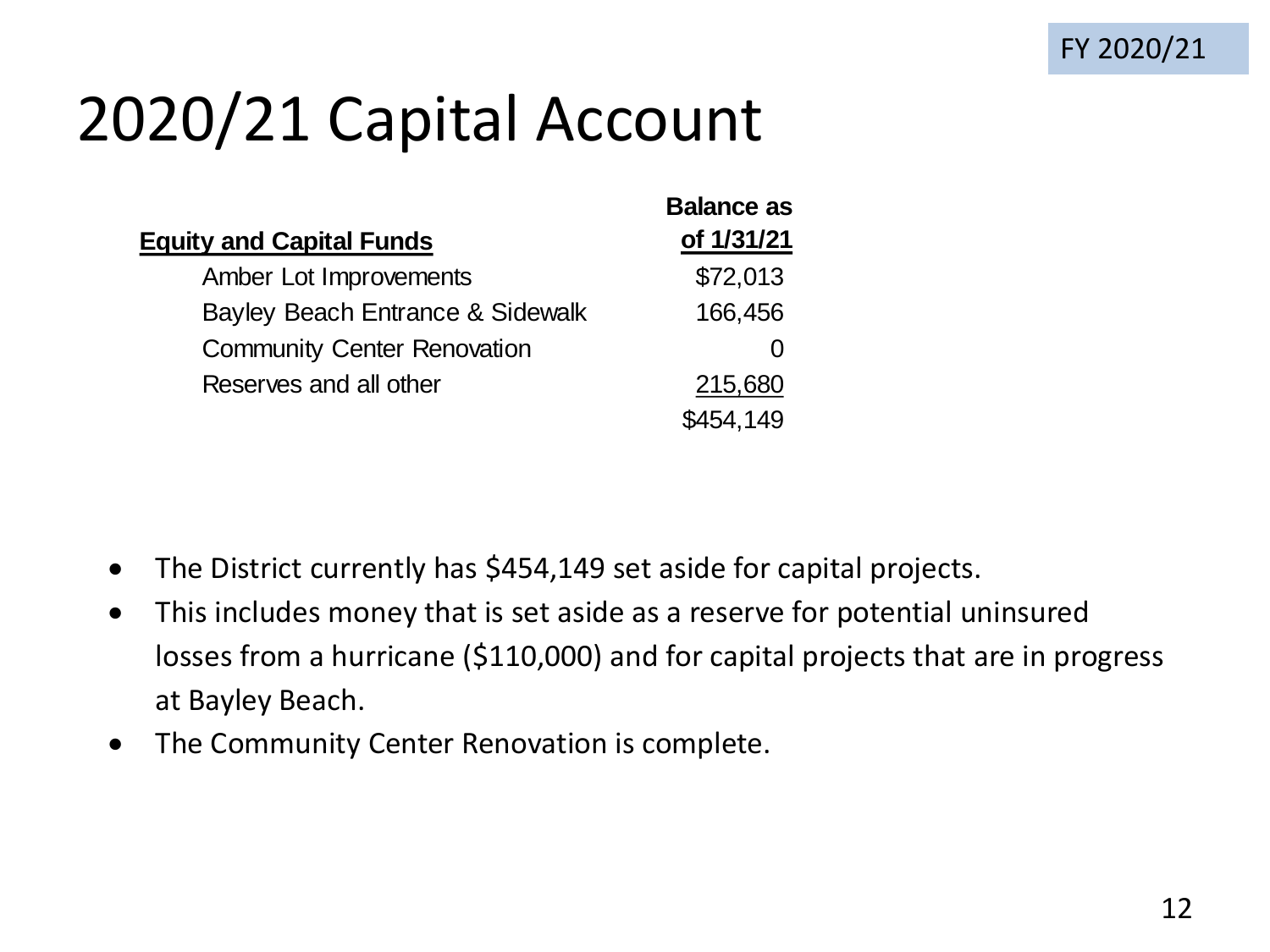- Fiscal Year 2019-20 Audited Results
- Fiscal Year 2020-21 YTD and Forecast
- Fiscal Year 2021-22 Proposed Budget FY 2021/22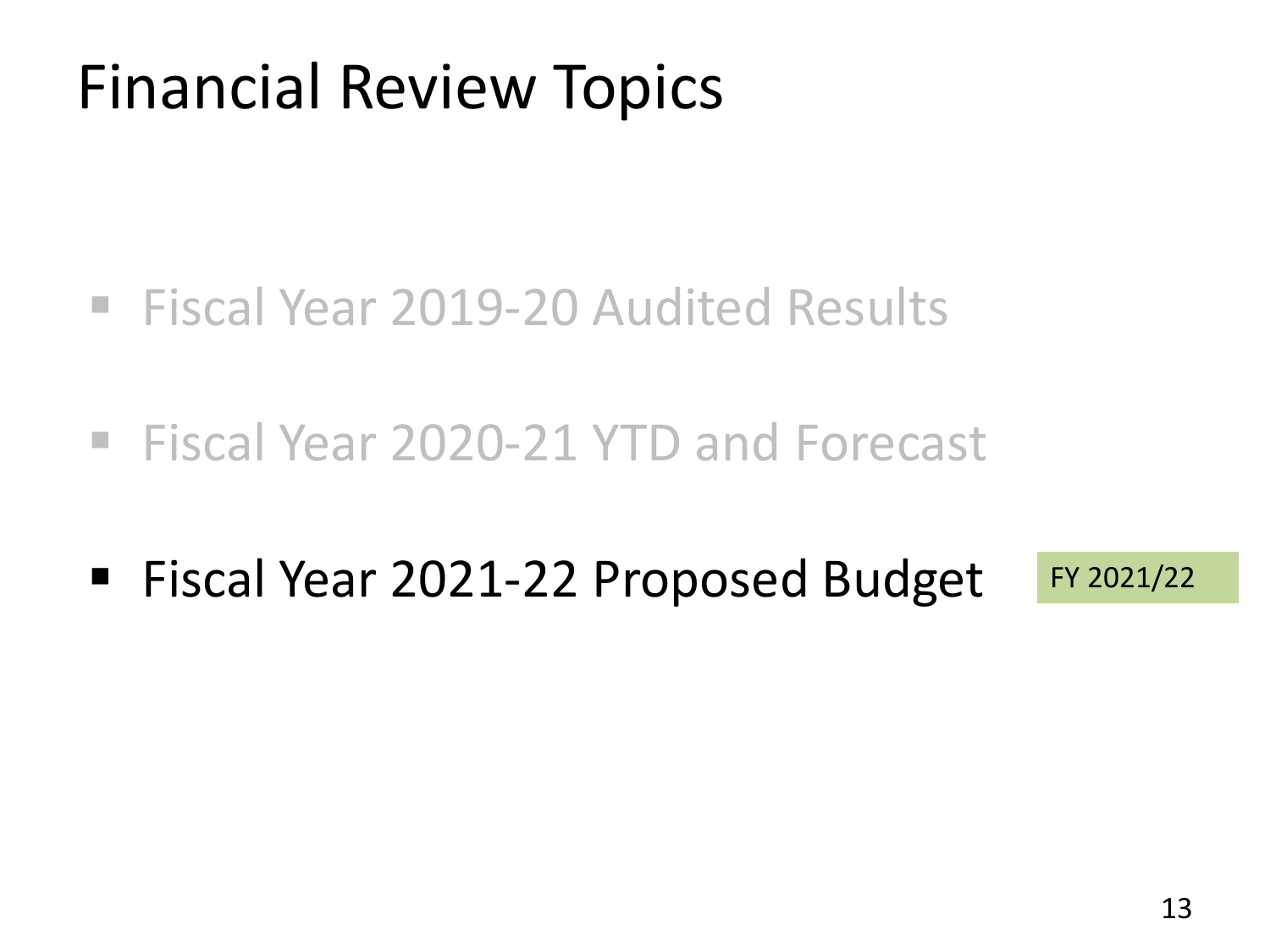## 2021/22 Proposed Budget Overview

- We entered this year's budget planning process with a surplus from the prior year and our major capital project, the Bayley Beach Walkways & Sidewalk improvement project estimates fully funded.
- Our property tax bills from the City reflect the needs of the whole City of Norwalk (schools, roads, police, social services, etc.) plus an overlay for Sixth Taxing District expenditures which we provide and they collect on our behalf.
- The District's portion of our total property taxes are only about 5% of our total tax bills but we strive to keep the number as low as possible while still providing the services that make Rowayton what it is.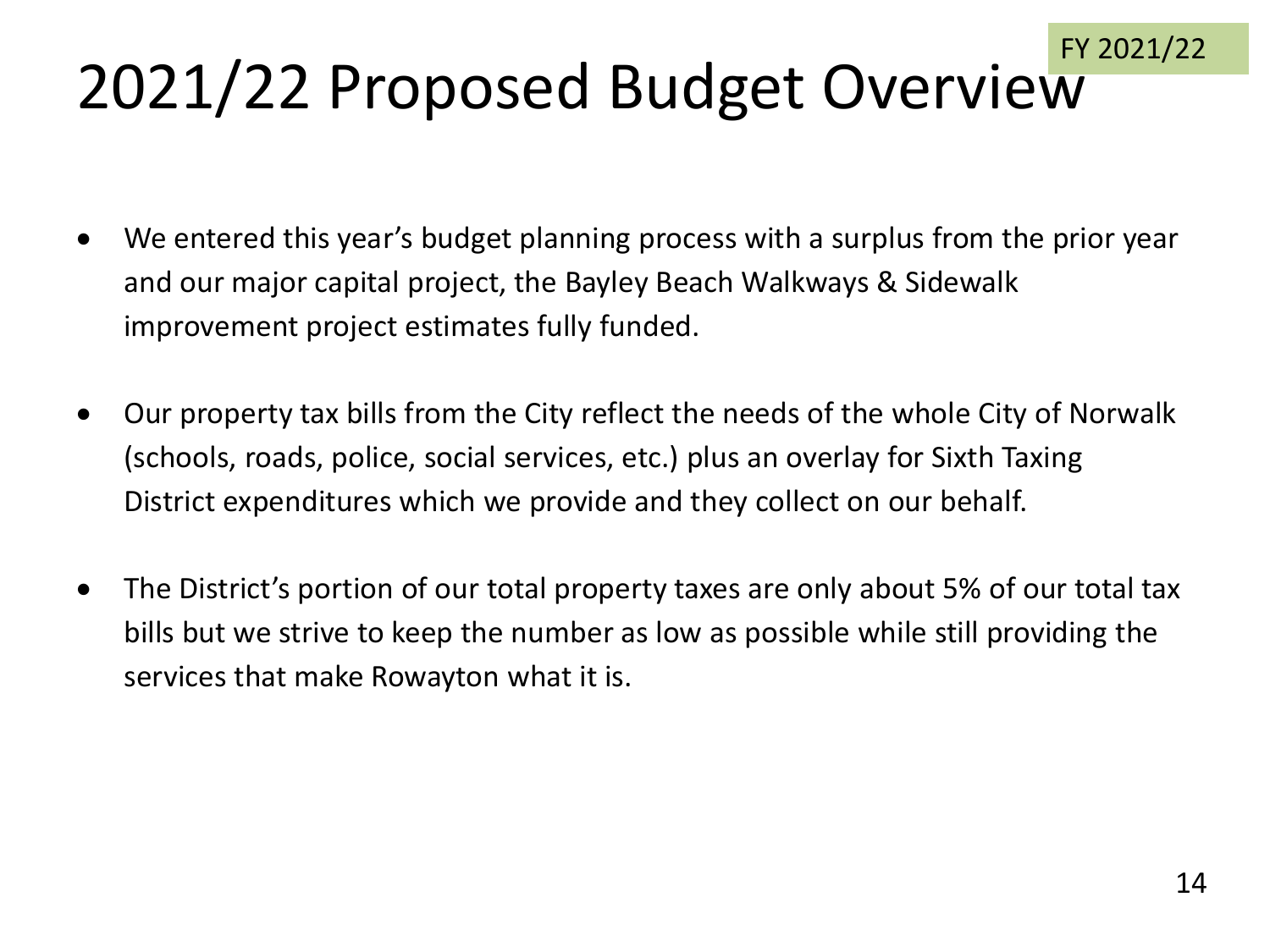#### 2021/22 Proposed Budget Overview FY 2021/22



- The proposed budget reflects an increase of less than 1% in the 6TD portion of our property taxes compared to the current fiscal year.
- The major one-time items in the budget are \$185,557 being budgeted for work on the entrance and sidewalks at Bayley Beach, and \$108,694 for the Ambler Parking Lot improvements.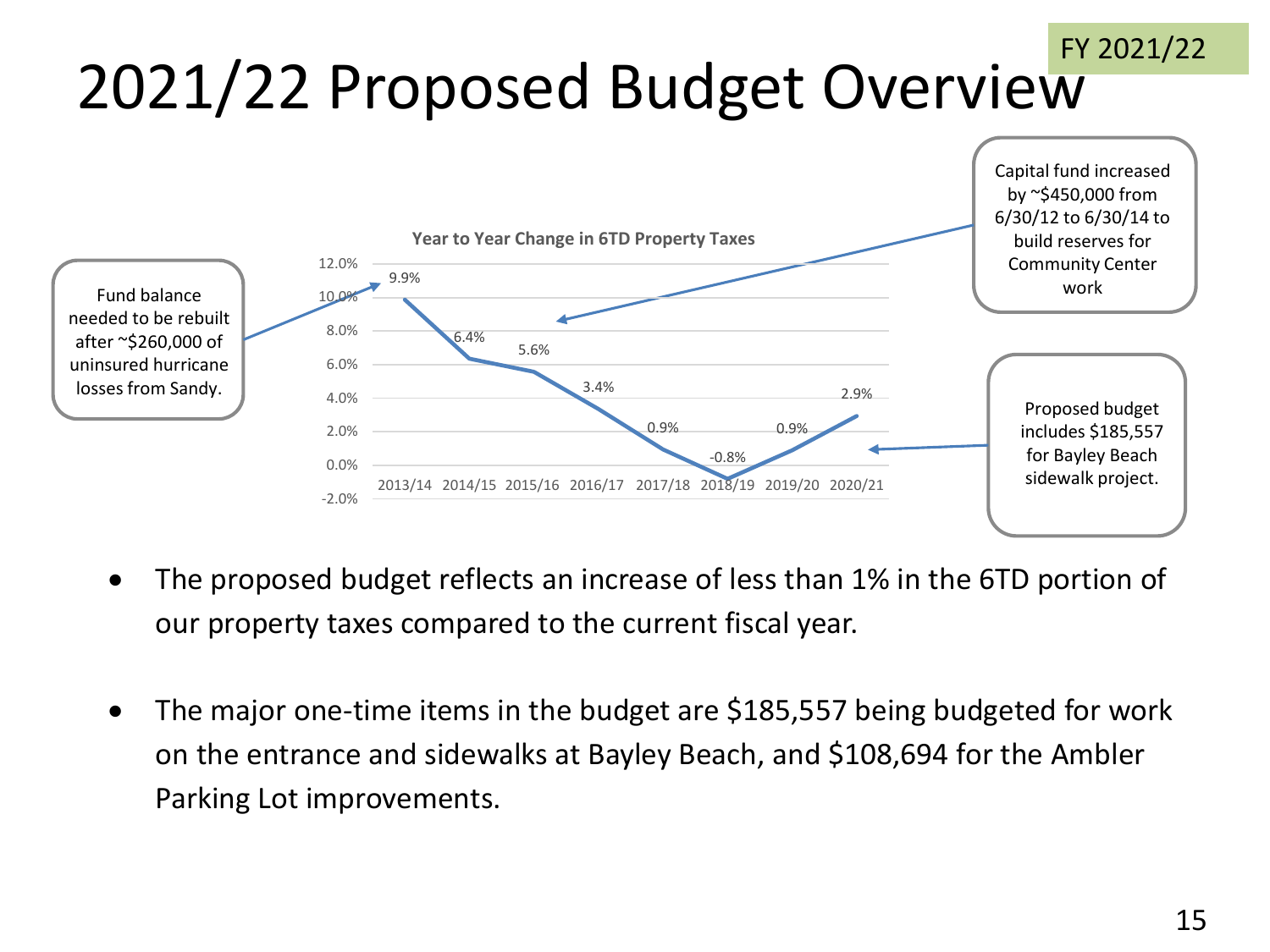#### FY 2021/22

## 2021/22 Revenues

|                                     | 2021/22       | 2020/21       | <b>Yr/Yr Change</b> |          |
|-------------------------------------|---------------|---------------|---------------------|----------|
| <b>Revenues</b>                     | <b>Budget</b> | <b>Budget</b> | <b>Amount</b>       | Percent  |
| <b>Property Tax</b>                 | \$1,817,020   | \$1,817,082   | (562)               | 0.0%     |
| Other Income                        |               |               |                     |          |
| Rentals                             | \$5,000       | \$11,000      | (56,000)            | $-54.5%$ |
| <b>Beach Permits, Resident</b>      | 30,000        | 40,000        | (10,000)            | $-25.0%$ |
| <b>Beach Fees: Non Resident</b>     | 2,000         | 16,800        | (14,800)            | $-88.1%$ |
| <b>Other Beach/Camp Fees</b>        | 7,500         | 15,000        | (7,500)             | $-50.0%$ |
| <b>Firefighter Rebate Provision</b> | 5,500         | 5,500         | $\overline{0}$      | 0.0%     |
| All Other Income                    | \$1,500       | \$6,060       | (54, 560)           | $-75.2%$ |
| <b>Total Revenue</b>                | \$1,871,520   | \$1,911,442   | (\$39,922)          | $-2.1%$  |

• The 6TD portion of our property taxes, which account for 95% of total District revenues, are proposed at \$1,817,020, up less than 1% from the current fiscal year.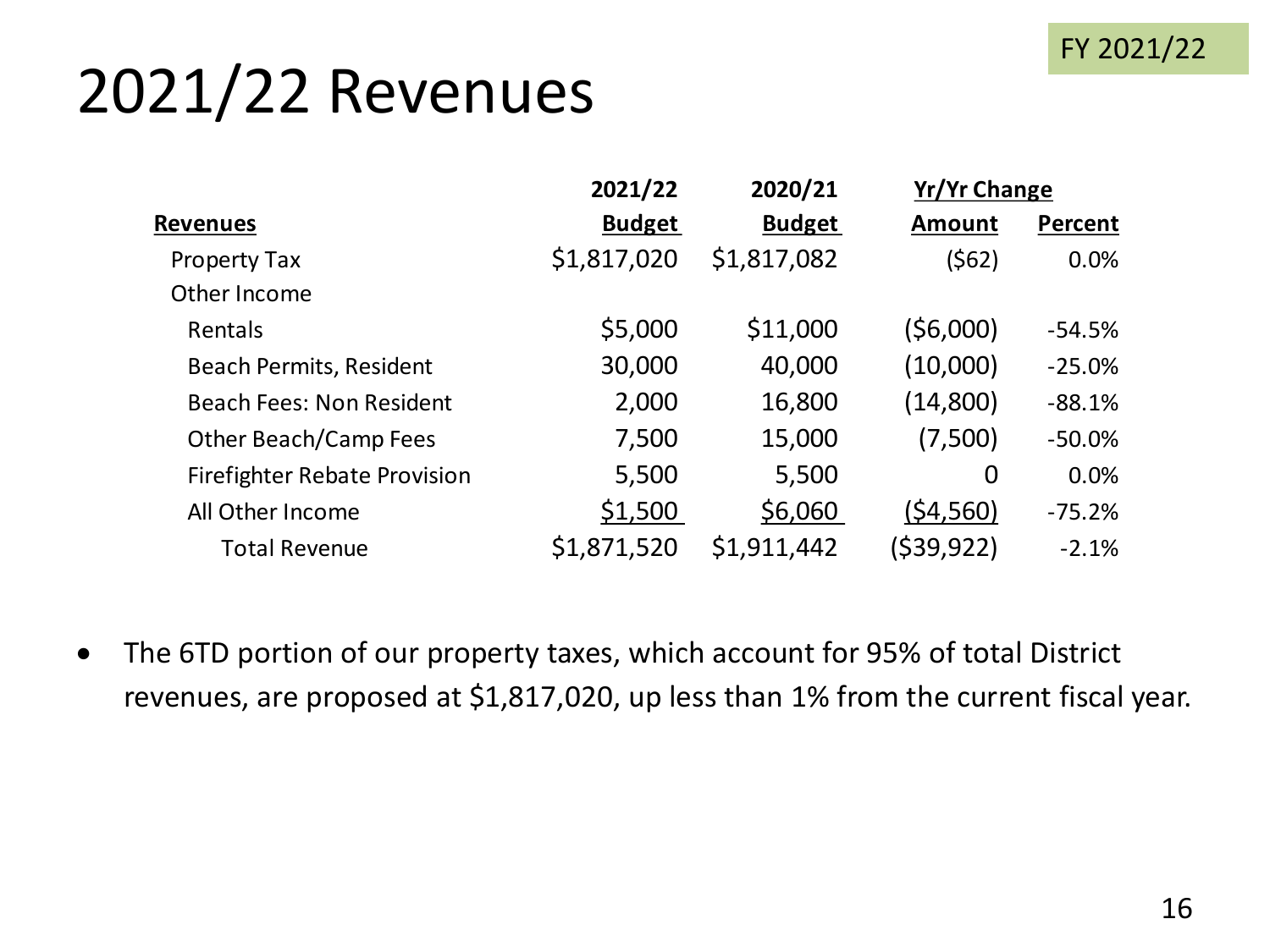## 2021/22 Expenditures

|                                    | 2021/22         | 2020/21         | <b>Yr/Yr Change</b> |                |
|------------------------------------|-----------------|-----------------|---------------------|----------------|
| <b>Expense Category</b>            | <b>Budget</b>   | <b>Budget</b>   | <b>Amount</b>       | <b>Percent</b> |
| Home & Community                   | \$413,750       | \$422,500       | (58,750)            | $-2.1%$        |
| <b>Culture &amp; Recreation</b>    | 426,920         | 393,350         | \$33,570            | 8.5%           |
| <b>Employee Pay and Benefits</b>   | 436,551         | 443,215         | (56,664)            | $-1.5%$        |
| <b>General Gov't Support</b>       | 179,189         | 156,937         | \$22,252            | 14.2%          |
| <b>Debt Service</b>                | 143,600         | 146,739         | (53, 139)           | $-2.1%$        |
| <b>Community Grants</b>            | 28,500          | 60,160          | ( \$31,660)         | $-52.6%$       |
| <b>Public Safety &amp; Parking</b> | 110,160         | 97,260          | \$12,900            | 13.3%          |
| <b>Valuation Reserve</b>           | $\underline{0}$ | $\underline{0}$ | $\underline{0}$     | <b>NA</b>      |
| <b>Total Operating Expenses</b>    | \$1,738,670     | \$1,720,161     | \$18,509            | 1.1%           |
| <b>Transfer to Capital</b>         | \$132,850       | \$191,280       | (558, 430)          | $-30.5%$       |
| <b>Total Expenditures</b>          | \$1,871,520     | \$1,911,441     | ( \$39, 921)        | $-2.1%$        |

- Total District operating expenses are up 1% driven by several items:
	- $−$  \$33,000 higher Cultural and Recreation to pay for extended lifeguard hours at Bayley Beach and planned improvements at Pinkney Park.
	- $-$  \$22,000 higher General Government Support to pay for increased insurance and legal expenditures.
	- $-$  Community Grants are down \$31,000, offset by expected capital improvements at RAC and Pinkney.
- Transfers to capital are down \$58,430.

FY 2021/22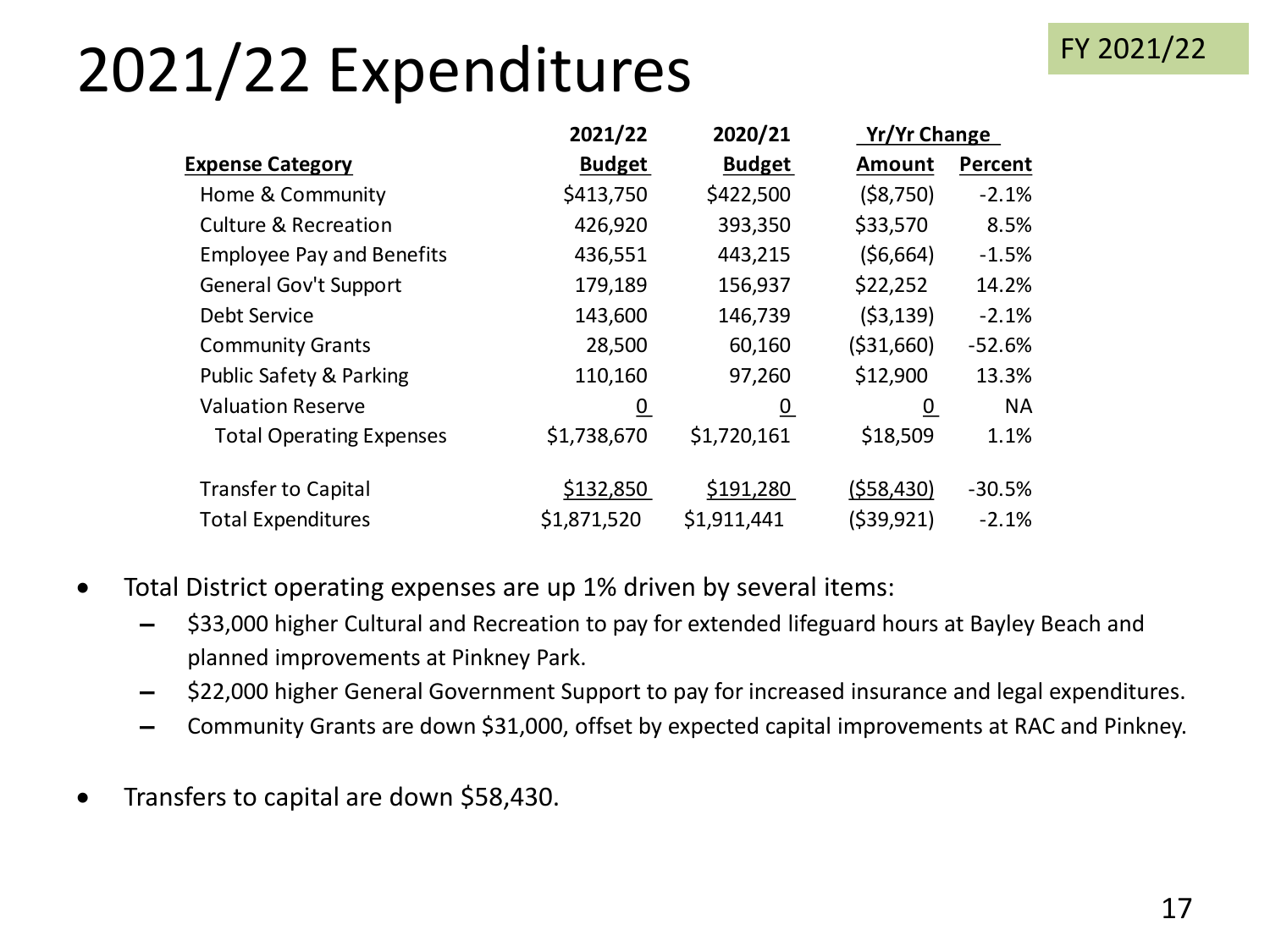#### FY 2021/22

#### 2021/22 Community Grants

|                                    | 2021/22       | 2020/21        | Year/Year Change |                |
|------------------------------------|---------------|----------------|------------------|----------------|
| <b>Community Grants</b>            | <b>Budget</b> | <b>Budget</b>  | <b>Amount</b>    | <b>Percent</b> |
| Library                            | \$226,320     | \$220,800      | \$5,520          | 2.5%           |
| Little League                      | 7,500         | 6,000          | \$1,500          | 25%            |
| Mayor's Summer Employment Program  | 0             | $\overline{0}$ | \$0              | <b>NA</b>      |
| <b>Rowayton Arts Center</b>        | 0             | 10,000         | (\$10,000)       | 0%             |
| RCA - Fireworks, etc.              | 10,000        | 10,000         | \$0              | <b>NA</b>      |
| <b>Rowayton Gardeners</b>          | 0             | 0              | \$0              | <b>NA</b>      |
| <b>Rowayton Historical Society</b> | 0             | 11,160         | ( \$11,160)      | $-100\%$       |
| Shakespeare on the Sound           | 10,000        | 10,000         | \$0              | 0%             |
| <b>Norwalk Tree Alliance</b>       | 1,000         | 3,000          | (52,000)         | $-66%$         |
| <b>Total Community Grants</b>      | \$254,820     | \$270,960      | ( \$16, 140)     | $-6%$          |

- Grants are down \$16,140, with the mix of increases and decreases highlighted in the chart above.
- Capital improvements of \$10,000 each are planned for both The Rowayton Arts Center and Pinkney Park.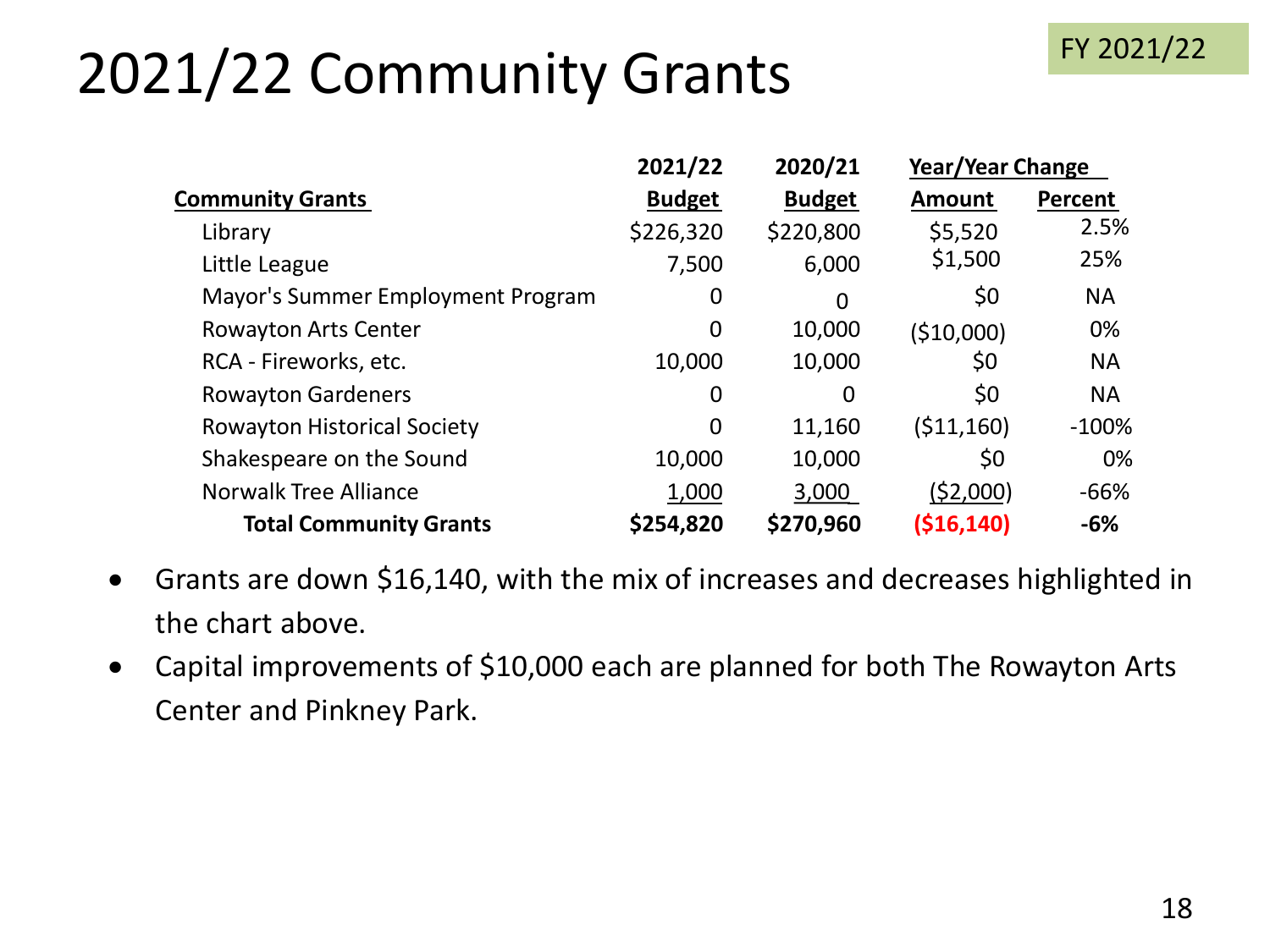#### 2021/22 Capital Project Budget

|                                        | Projected | <b>New Funds</b> | <b>Total 2021/22</b>  |
|----------------------------------------|-----------|------------------|-----------------------|
| <b>Capital Budget Projects</b>         | 6/30/21   | 2021/22          | <b>Capital Budget</b> |
| <b>Reserve for Future Projects</b>     | \$110,000 | \$0              | \$110,000             |
| Little League Capital Reserve          | 12,721    | 6,000            | 18,721                |
| <b>Ambler Parking Lot</b>              | 73,694    | 35,000           | 108,694               |
| Bayley Beach Sidewalk & Field Drainage | 233,195   | 25,000           | 258,195               |
| District: New Truck & School Pond      | 0         | 32,000           | 32,000                |
| <b>Fire Department</b>                 | 321       | 14,850           | 15,171                |
| <b>Pinkney Park</b>                    | 10,000    | 10,000           | 20,000                |
| <b>Rowayton Arts Center</b>            | 10,000    | 10,000           | 20,000                |
| <b>TOTAL</b>                           | \$449,931 | \$132,850        | \$582,781             |

- We expect to end this fiscal year with about \$450,000 in capital funds. That includes \$160,557, which we plan to add an additional \$25,000 of funds for the Bayley Beach sidewalk improvements which will mostly likely be paid out as project progresses and bills from the contractors are submitted.
- The major new capital funding in the 2021/22 budget is for the work to improve and expand the Ambler Parking. Cost estimate of \$350,000.
- The other major capital project is to upgrade the Emergency Communication System of the Rowayton Fire Department as mandated by the State of Connecticut. Cost estimate of \$200,000. 19

FY 2021/22